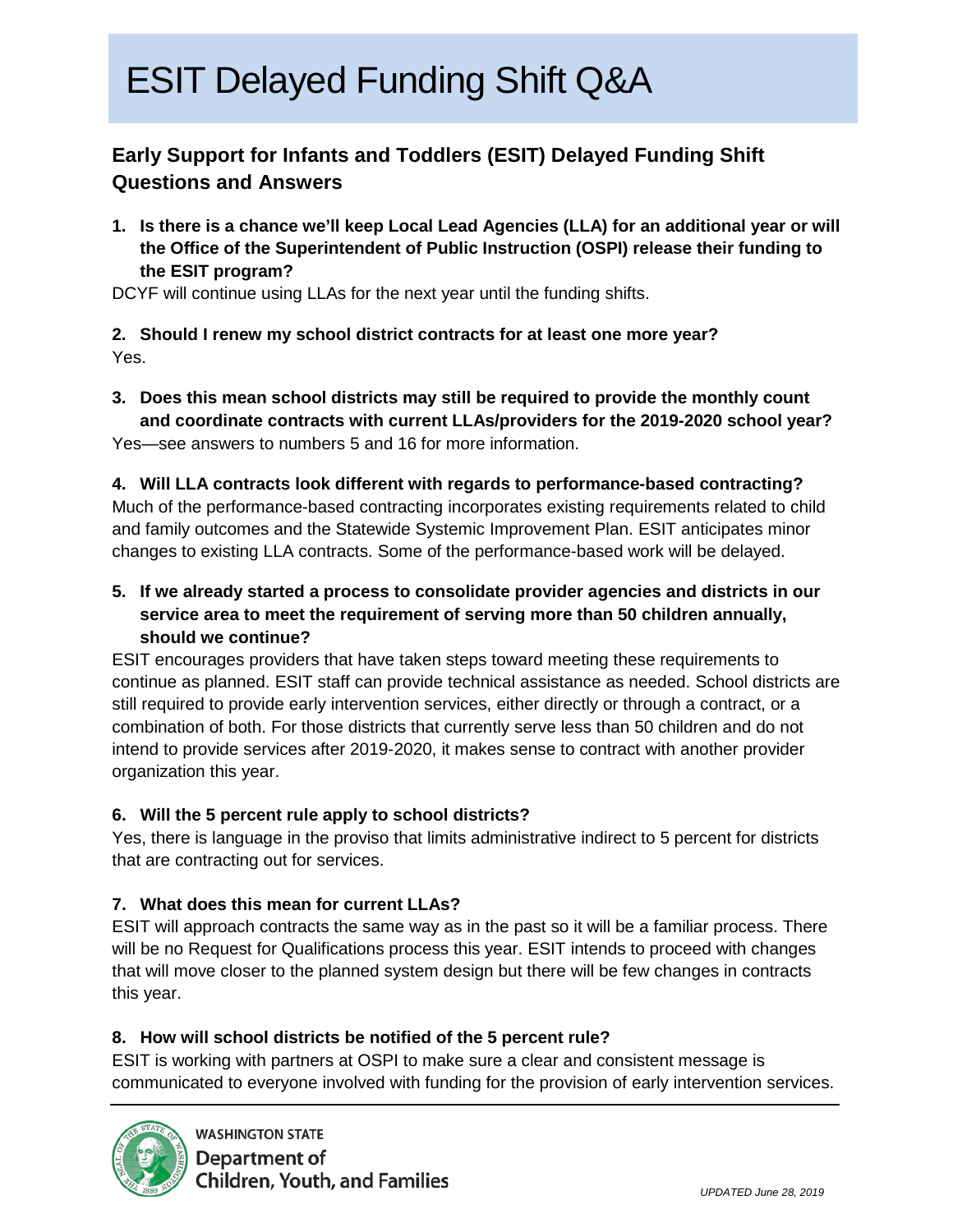**9. What does this mean for the provider qualifications, i.e. small districts serving less than 50 children per year?** 

The requirements will be the same as this past year (see answer to number 14).

### **10. What is the process for distributing Part C funding to providers when there is a County Lead Agency?**

The process will be the same as this past year.

## **11. Does the current budget provide enough resources for ESIT to maintain its team?**

Yes. ESIT will hold off on filling three planned positions and statewide training for an additional year.

**12. What ESIT activities will be put on hold and how will you determine what those might be?**

In addition to what's mentioned above, ESIT will wait on the development of other statewide supports that were in the planning process.

**13. Will there be a limit of how much school districts can hold back in the school district contract for indirect services?**

The proviso language that is expected in the budget limits administrative indirect withholding to 5 percent.

**14. Some districts have already changed programs since they knew they could not be providers because of the under 50 student limit. Now that the change is not happening for another year, can they say no to providing services across the board?**

There is a statutory requirement that districts must provide or arrange for services. Until the statutory requirement is removed, school districts must meet this requirement. ESIT encourages districts that will not provide services in the future to work with other qualified provider agencies in their communities to contract out for those services.

#### **15. Why is it not an option for school districts to say "no" to providing services?**

School districts are still required to provide early intervention services, either directly or through a contract, or a combination of both. The [special education portion of the Revised Code of](https://app.leg.wa.gov/rcw/default.aspx?cite=28a.155&full=true)  [Washington](https://app.leg.wa.gov/rcw/default.aspx?cite=28a.155&full=true) (RCW 28A.155) outlines this requirement.

## **16. Who monitors the monthly changes to the Basic Education Allocation (BEA) rate to adjust the rate school districts are paying every month?**

Adjustments to BEA rates are posted on OSPI's website monthly (see answer to number 30).

#### **17. When will the draft LLA contract be available?**

ESIT is working to get it out as soon as possible.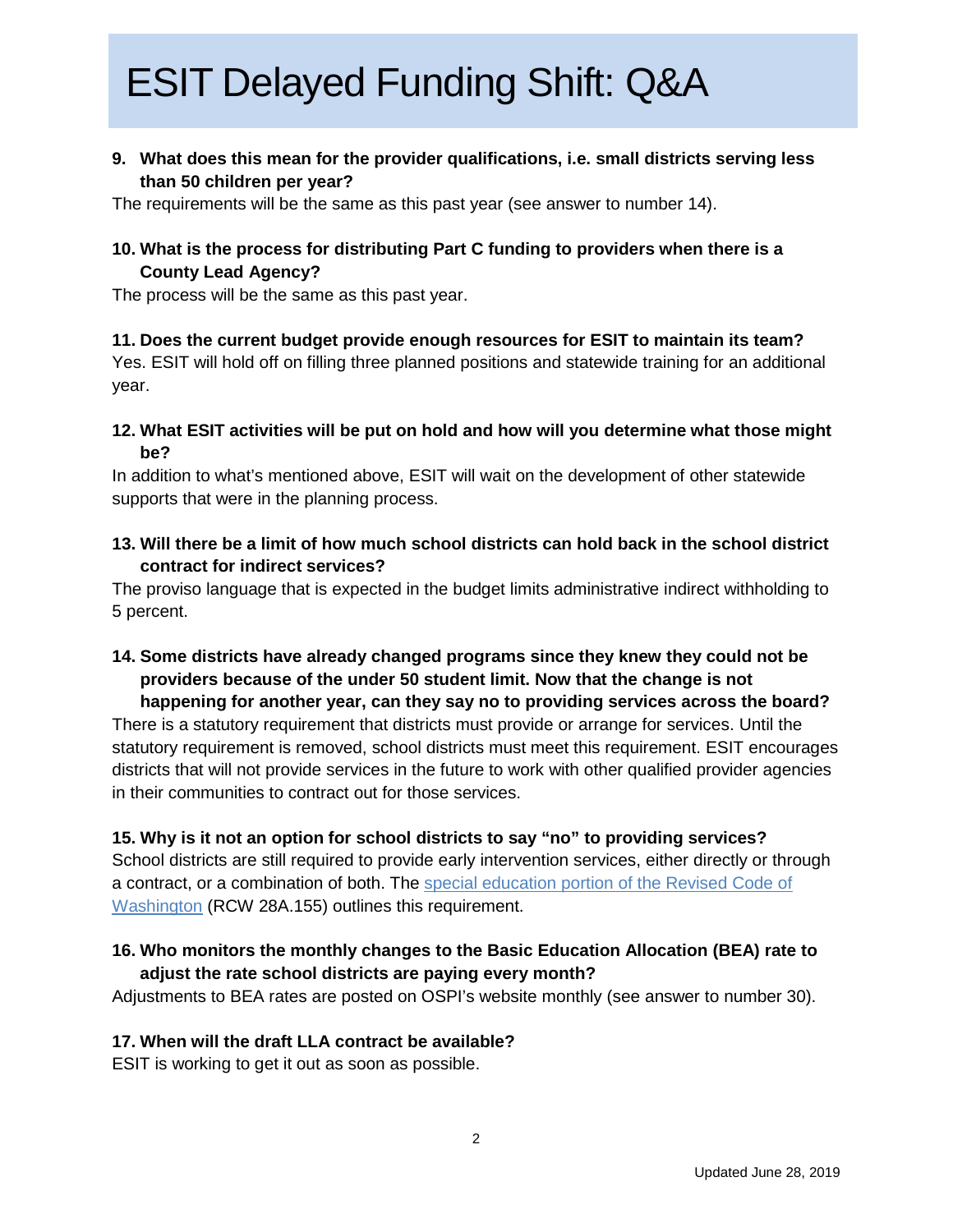## **18. Should LLAs plan on receiving 90 percent of federal Part C funds and 95 percent of state dollars flowing through the districts?**

No, this is not completely accurate. Ninety-five percent of the state dollars should continue to be provided over the next year through contracts with local school districts in areas where districts are not providing services. ESIT will withhold an additional 10 percent of the federal dollars that are currently distributed. More clarity regarding funding allocations and methodology will be developed as a requirement of the current proviso.

## **19. Does the proviso language include 10 percent admin for LLAs providing direct services?**

It does not reference LLAs.

## **20. What is the additional 10 percent of federal dollars being withheld used to fund?**

This will cover the cost of additional staff to support statewide work moving forward.

### **21. Will there be any discussion of qualification criteria for provider agencies prior to September 2020?**

ESIT will provide a recorded version of the system design update webinar that was presented at the February LLA Meeting.

### **22. What positions were ESIT hoping to hire for that won't be filled?**

A total of three positions will not be filled this year. These positions fall into the areas of Quality Improvement and Accountability and Data Systems.

## **23. How is the Family Resource Coordinator (FRC) training program affected?**

Enhancements to the FRC training will be placed on hold. Current FRC training components will continue in their current form until the funding shift occurs.

## **24. What support can ESIT provide if school districts aren't sticking to the 5 percent rule?**

ESIT has provided technical assistance with negotiations in the past and will continue to do so. ESIT can support increased awareness and resources for early intervention provider agencies. DCYF leadership will continue to collaborate with OSPI to resolve this issue on a larger scale.

## **25. Will there be any communication from OSPI to school districts regarding this delay?**  Yes (see answer to number 26).

## **26. When will school districts be notified of this change?**

School districts on ESIT's mailing lists through GovDelivery were notified in the ESIT Weekly as well as in a separate mailing. ESIT is in the process of supporting OSPI in the development of their communication plan.

## **27. If we are currently an LLA and a provider agency, that will remain the same?**  Yes.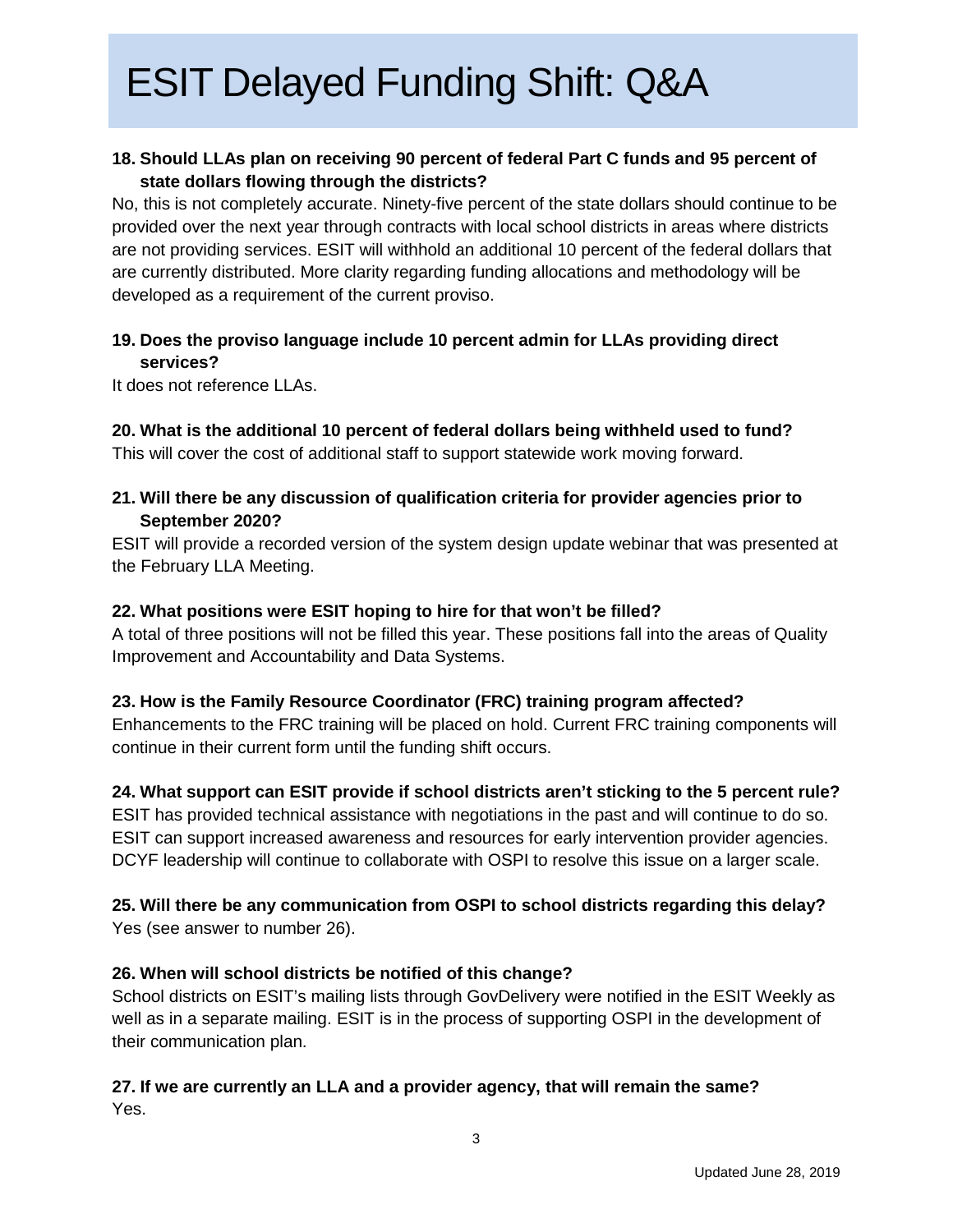#### **28. Are we moving to regionalization this year?**

There is no plan to regionalize ESIT services in the way the original design plan described. In the 20-21 contract year there will be four County Lead Agencies, in addition to Early Intervention Provider Agencies, with no other regional service delivery boundaries.

#### **29. If school districts are still doing direct services, will they continue to do that in 2019?**

If not providing services directly, school districts are encouraged to contract with their LLA and/or provider agencies and move forward with that approach.

## **30. Is DCYF able to provide guidance around when BEA rates should be reviewed by agencies?**

BEA rates are updated monthly beginning in January of each program year. The [Special](http://www.k12.wa.us/safs/Reports.asp)  [Education Allocations Report 1220](http://www.k12.wa.us/safs/Reports.asp) includes the current BEA rate for each district which can be accessed from the OPSI website. ESIT recommends that a rate review schedule is included in the negotiated Statement of Work in individual contracts with school districts.

### **31. Do FRCs have to be employed by provider agencies?**

Yes. The role and responsibilities of the FRC outlined in [ESIT Procedures 2.A.14 \(a\)-\(d\)](https://www.dcyf.wa.gov/sites/default/files/pdf/ESIT-policies-procedures.pdf) necessitate direct employment with the Early Intervention Provider Agency.

#### **32. What are the best ways to communicate with stakeholders?**

ESIT will post and update this Q&A on the DCYF website. Stakeholders can email Sue Rose at [sue.rose@dcyf.wa.gov](mailto:sue.rose@dcyf.wa.gov) with additional stakeholder engagement ideas. If there are individual or specific challenges that stakeholders would like to talk through, they can reach Laurie Thomas, ESIT Administrator at [laurie.thomas@dcyf.wa.gov.](mailto:laurie.thomas@dcyf.wa.gove)

#### **33. When will we see the Statement of Work for next year?**

The draft Statement of Work and allocation information was released May 3, 2019.

## **34. One provider is currently covering nine districts, next year they can only cover seven. Who will be responsible for covering those two districts?**

It is the LLA's responsibility in partnership with ESIT to ensure full coverage of the service area outlined in the contract for the 2019-2020 contract year. We encourage providers to move forward with changes which are not dependent on the funding shift. School districts continue to have a statutory requirement to either provide or contract for 0-3 services for the 2019-2020 contract year and share in the responsibility for coverage of their district.

## **35. Is there still an opportunity for new providers to join the system as a regional service provider?**

We will not add additional service providers in the upcoming contract year.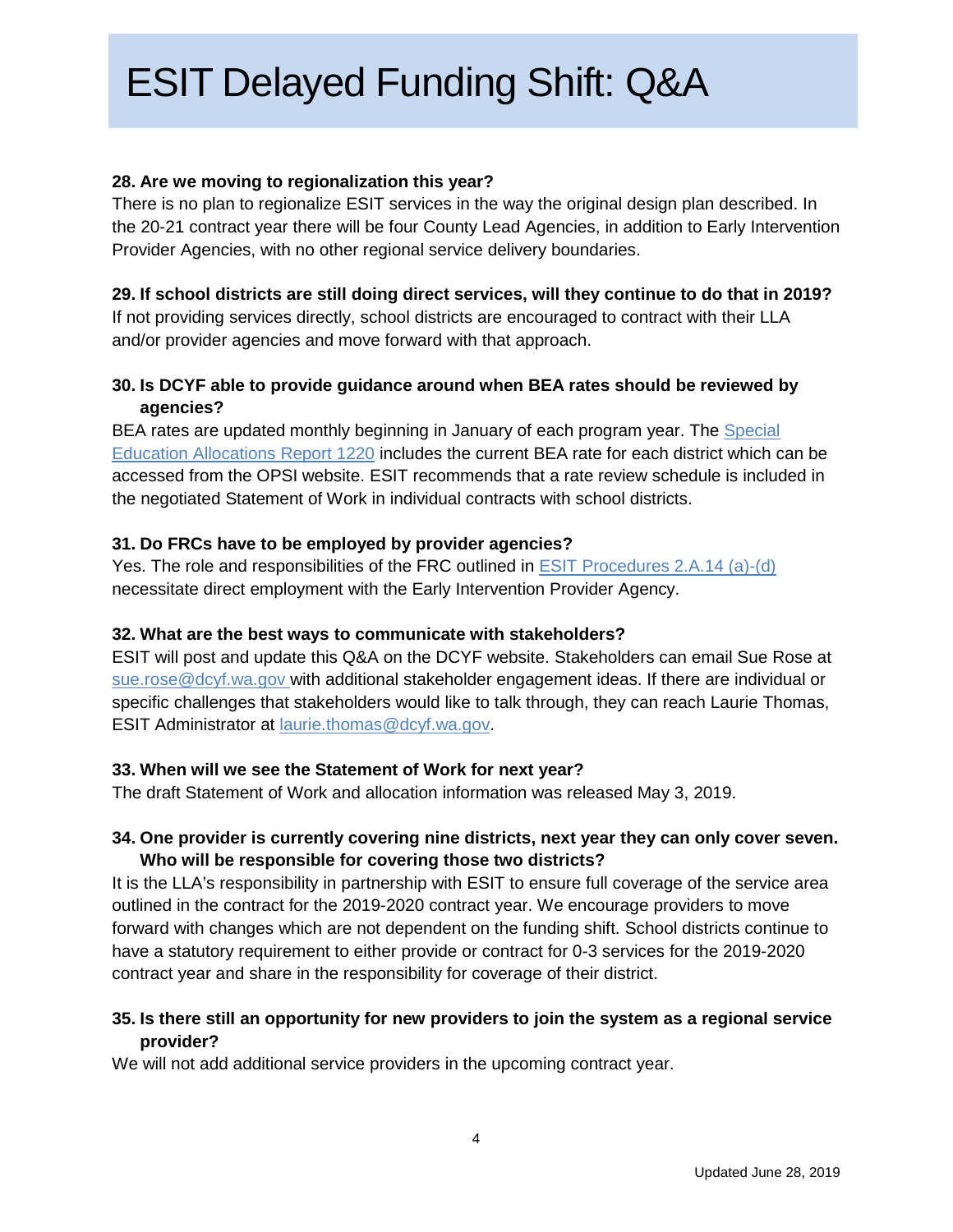## **36. What are the contract requirements going to be for next year? In particular, the PBC requirements about verifying services delivered.**

The draft Statement of Work and allocation information is released. We received consistent feedback from providers regarding the challenges related to verifying individual services provided. We were given a reprieve this year and will only ask providers to report whether or not a child received a service during the past month. This will also support our ability to work out any kinks in the billing verification process this year before the funding shift goes into effect next year.

#### **37. Will there still be a Request For Qualifications for this coming year?**

No, we will do the same contract process we have done with LLAS in the past that is not competitive.

## **38. Is there any chance the proviso language won't move forward as written? What can providers do to advocate for that?**

The proviso language was included in the budget. OSPI and DCYF will also provide a joint memo confirming the 5 percent administrative indirect cap for flow-through funds.

**39. What is the difference between the budget proviso about 5 percent admin cap and the existing WAC?**

There were concerns expressed that DCYF does not have the authority to impose rules on funding held by OSPI. The budget proviso will provide clarity.

### **40. What will be included in the model mentioned in the proviso language? What is the plan for engaging stakeholders across the state?**

The agency is currently in discussions about how best to proceed and will involve stakeholders as appropriate.

#### **41. Can you post the OSPI newsletter with the WAC language on the website?**

We will post it to the page where the proviso language is on the [ESIT site.](https://www.dcyf.wa.gov/sites/default/files/pdf/esit/ESIT_Proviso.pdf) We will also post the joint memo when it is completed and signed.

### **42. Is there another way we can make sure the school districts get the information about the 5 percebt cap that was included in their monthly newsletter? And can it be sent to ESIT providers as well?**

See above. We will send a copy of the completed memo via GovDelivery and post on the ESIT website.

## **43. How and when will school districts be notified about the current status of funding?**

It was in the April 2019 Special Education Monthly Update posted by OSPI. OSPI is working on their own internal communication plan.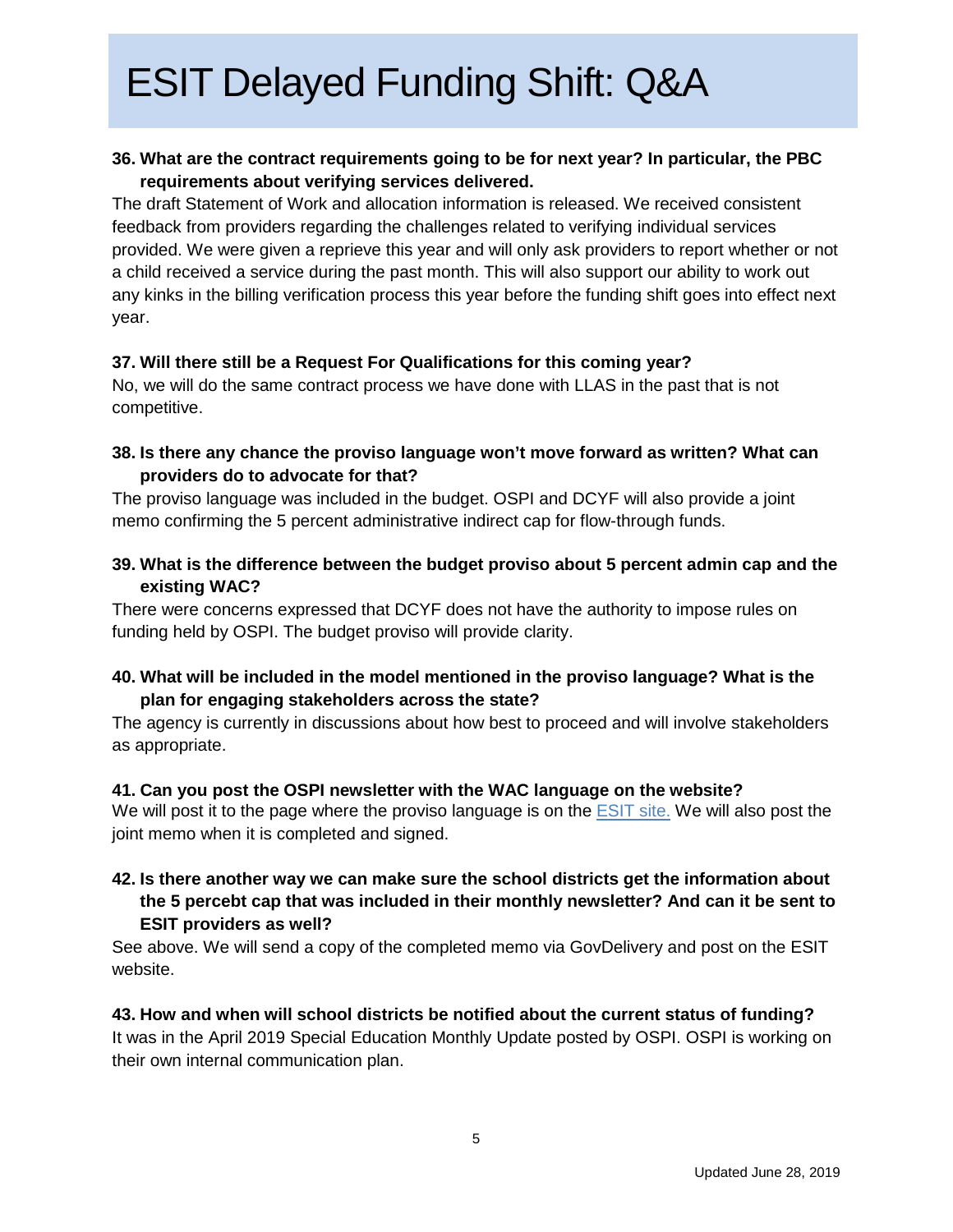### **44. Could the State Auditor's Office potentially give a findingback to 2017 when the WAC was put in place?**

This is unlikely.

#### **45. Is the requirement to bill insurance also delayed?**

If there are providers or school districts who do not plan to provide during the 2020-2021 contract year, they will not need to begin billing but all other agencies need to be in compliance with WAC.

**46. We are going to apply for 2020. Do we still need to get all of our staff approved by private insurance companies? We do not have additional funds to hire staff to bill private companies. Will we have to do this in order to apply for the competitive contract?**

The requirement to bill will be a part of the Request for Qualifications.

**47. Can we have something official in writing about the "waiver" for districts to bill?** Yes, please email Laurie Thomas, ESIT Administrator, at [laurie.thomas@dcyf.wa.gov.](mailto:laurie.thomas@dcyf.wa.gov)

### **48. Can a program submit a proposal/request for support for a billing system?** ESIT will review any proposals/requests for support.

**49. Our school district received a "waiver" to not bill insurance. Does that still stand?** Yes, those still stand. Please connect with your ESIT program consultant if you have further questions about this.

#### **50. What will the funding look like from July 1, 2020, to September 1, 2020?**

The proviso language supports the funding shift on July 1, 2020. DCYF will move forward with verification systems for billing and distribute apportionment funding in a more streamlined manner that is still consistent with the way it is currently distributed.

## **51. Will DCYF start with a 10-month funding year (September to July) and then go to a 12 month year for 2021-2022?**

Yes.

#### **52. What will the timeline be for the funding shift when it does happen?**

The drafted proviso states the transfer would happen July 1, 2020, and be in effect September 1, 2020.

**53. Will ESIT present the model for funding early in the legislative session next year to be approved?** 

This needs to be submitted to the legislature by September 1, 2019.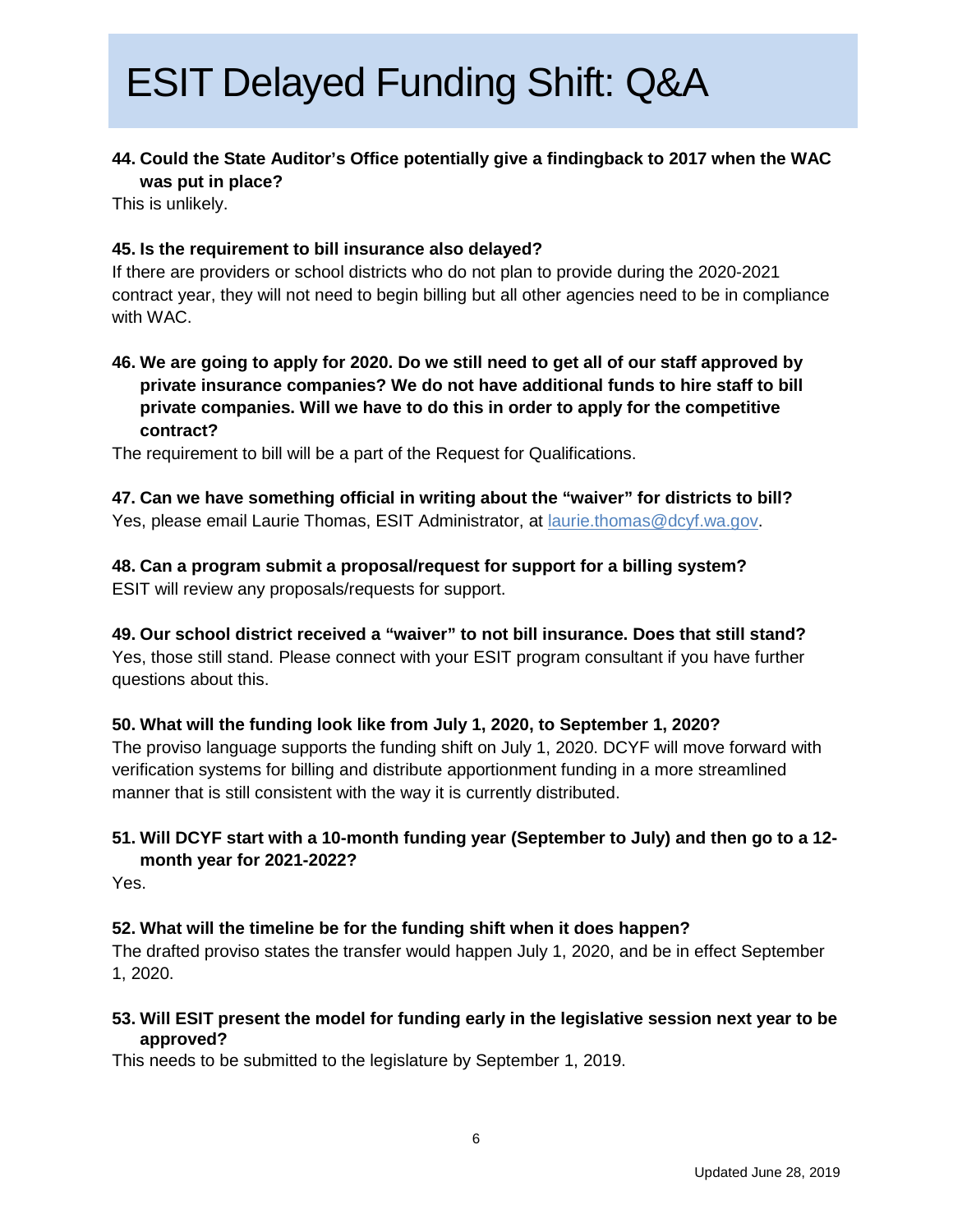### **54. Will we get the chance to participate in the report to the legislature?**

DCYF is seeking clarity regarding what must be included in this plan and will seek stakeholder feedback as appropriate.

#### **55. How often should we review the BEA rates in the school district contracts (related to #30 on the Q&A)?**

The rates change based on enrollment levels; it may be a good practice to review rates on a monthly basis.

#### **56. If the shift happens on September 1, 2020, we won't have enough funds to cover the summer months. Is there a way to change it to July 1?**

This was a negotiation with OSPI. You should receive a full year of funding to cover the summer regardless of over how many months it is distributed. The total dollar amount won't change. It will be important to plan expenditures to account for summer months.

#### **57. Can you explain the additional 10 percent ESIT is holding back this year? What is that funding supporting for the system?**

ESIT is building infrastructure that will help ensure the capacity to better support the needs of provider agencies. There is critical work that needs to be led and supported by the state office such as:

- Developing a system for expanded billing.
- Developing and providing statewide training.
- Enhancing the data system to support the items mentioned above and to be more useful at the provider agency level.
- Strengthening a system for accountability and comprehensive monitoring.

#### **58. Can we get a breakdown of the funding for this year (starting July 2019), similar to the one that was on the last page of the funding proposal? The grid showing how much money goes to DCYF, school districts, LLAs and providers was helpful.**

ESIT can develop something like this as soon as we have final budget numbers.

**59. Is ESIT sure this kind of funding shift can happen in the middle of a biennium?** Based on the legislative action referenced in the approved budget proviso, yes.

**60. When will the contract and funding allocation information be available for 2019-2020?** A: The Statement of Work was distributed.

#### **61. How is the review of the System of Payment and Fees (SOPAF) going to move forward?**

There is an State Interagency Coordinating Council (SICC) Finance Committee workgroup that is tasked with reviewing and recommending changes to SOPAF. The workgroup will make recommendations to the larger SICC and the SICC will make recommendations to ESIT regarding how best to move forward.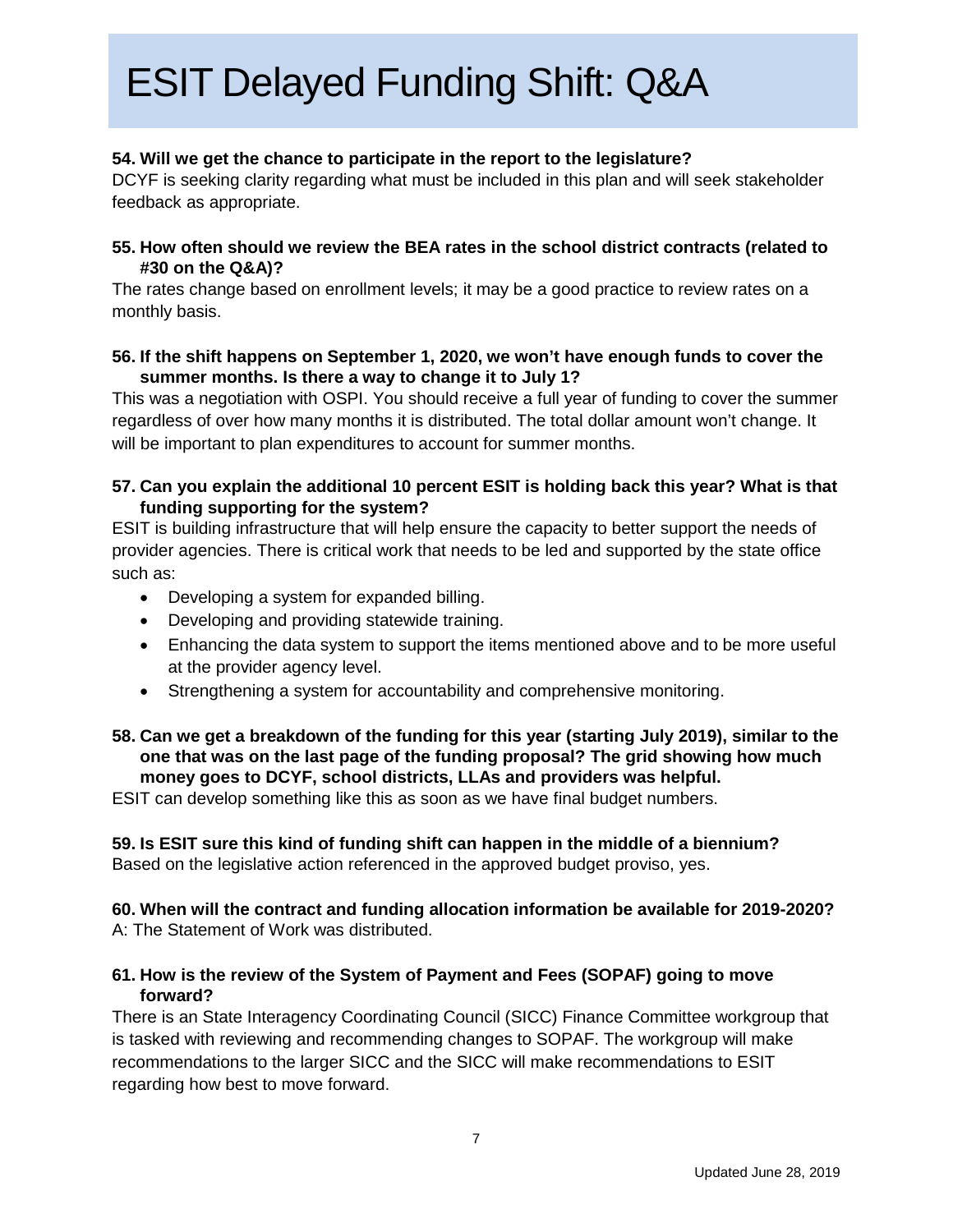### **62. Can we have guidance on how the BEA rates are adjusted throughout the year so providers can negotiate contracts?**

The BEA rates are adjusted based on enrollment counts. The BEA rates September through December are based on budgeted enrollment; January through June rates are based on actual enrollment counts.

### **63. Is there more information about what will be required for collecting information on services delivered?**

We will only require verification that a child received services in a month.

### **64. How is the state working toward allowing other systems to be able to feed services delivered data from other program systems?**

We know it is important to limit the data entry burden for providers and are exploring what is possible in the agency's new data system platform.

#### **65. Can we just focus on the minimum requirements for service delivery data?**

That is our goal. We will engage stakeholders in gathering feedback regarding how to best capture this and what information is most critical to gather.

#### **66. Can services delivered be collected by sampling for two months instead of 12?**

DCYF will require child-level data. We will not be required to collect this level of data for another year.

#### **67. Can it be a sampling of a percent of children served?**

We were given a reprieve this year and will only need to collect data regarding which children received services each month.

#### **68. Is DCYF linking quantity of services to quality of service?**

DCYF ultimately intends to look at a number of factors including level of service and provider type cross referenced to Child Outcomes Summary (COS) data.

## **69. How often will you need the services delivered data and in what format? We are limited in our capacity? We already collect it and just need to know what and how often?**

Quarterly.

## **70. Why was services delivered chosen as a Performance-Based Contracting requirement? How will the data be used?**

This is an agency requirement based on legislation that created the new agency. The data will not only support accountability but allow us to identify gaps in services across the state.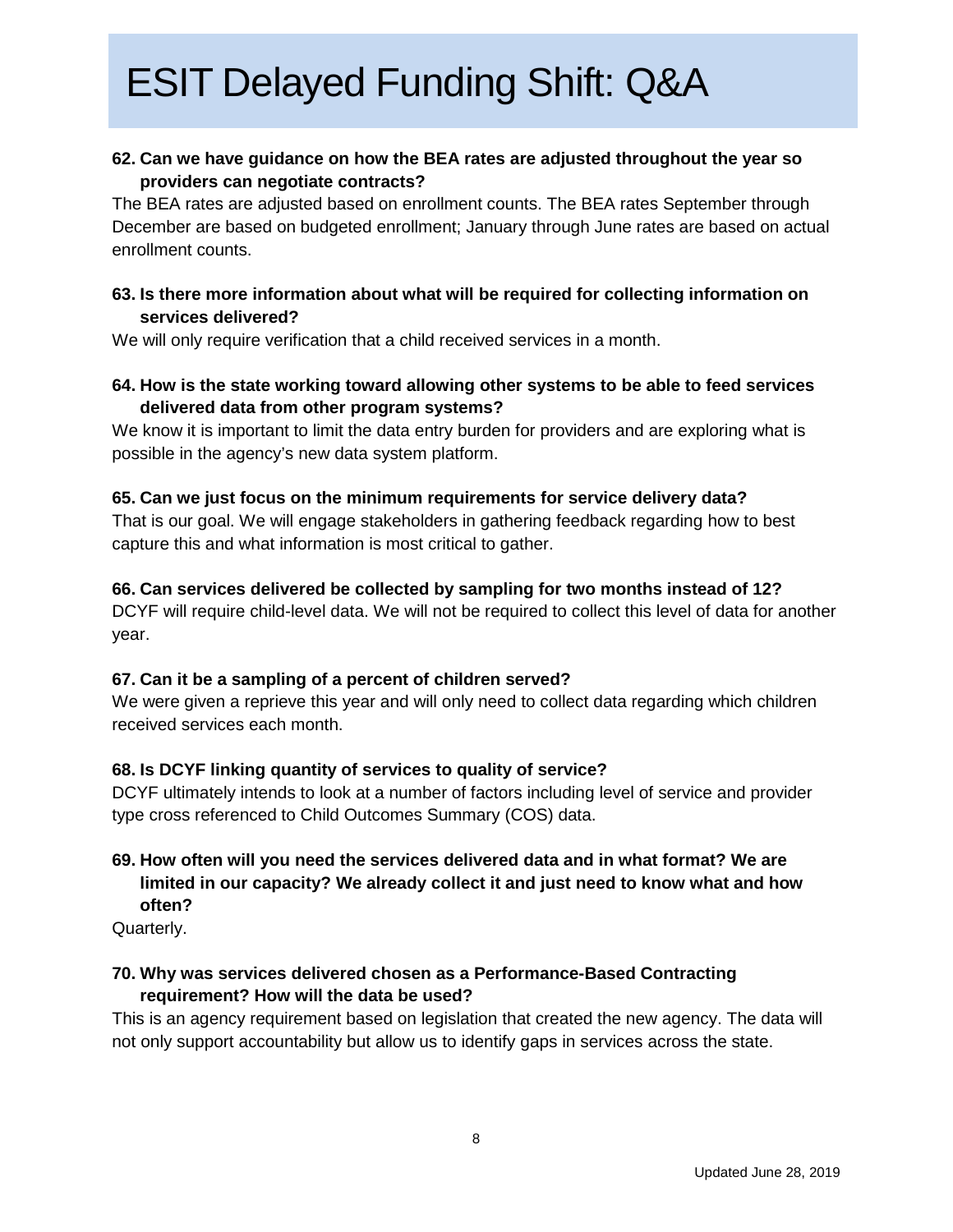### **71. How will the Performance-Based Contracting requirements be met by individual contractors?**

The data on the children these contractors serve will be reported by the agency that contracts with that provider.

### **72. Can we take the next year to work on how to collect service delivery information?**

This is what we will be doing.

### **73. How will DCYF process the data on services delivered?**

We expect that ESIT will need to submit a report to DCYF in the same way that all other agency programs will. We have not been informed yet regarding what the process will be.

### **74. Can we submit a sample of verified services delivered?**

We are eliminating this requirement.

**75. Are other DCYF programs collecting service delivered data and in what form? Are they having the same challenge as ESIT providers?**

We have not heard of this being a challenge for other programs.

### **76. What are the new reporting requirements for 2019-2020?**

Submitting quarterly data regarding children who received services during a month.

### **77. Can you send the language in the legislation that requires capturing services delivered?**

Yes.

## **78. What do you mean by "verify" services? There are many ways to do that.**

This requirement was removed.

## **79. Can we verify that a child was served during a month?**

Yes, this is the compromise reached with the agency for this year.

#### **80. Can you explain what financial information will be shared this week?**

We are sharing the allocation information in the same way it has been done in the past. We will share more about the decision making process regarding the allocations at the LLA meeting in May.

## **81. Can we have a draft for how ESIT will want to collect that data before the LLA meeting so we can provide meaningful input?**

We will ask for feedback about what and how this data collection might happen at the LLA meeting.